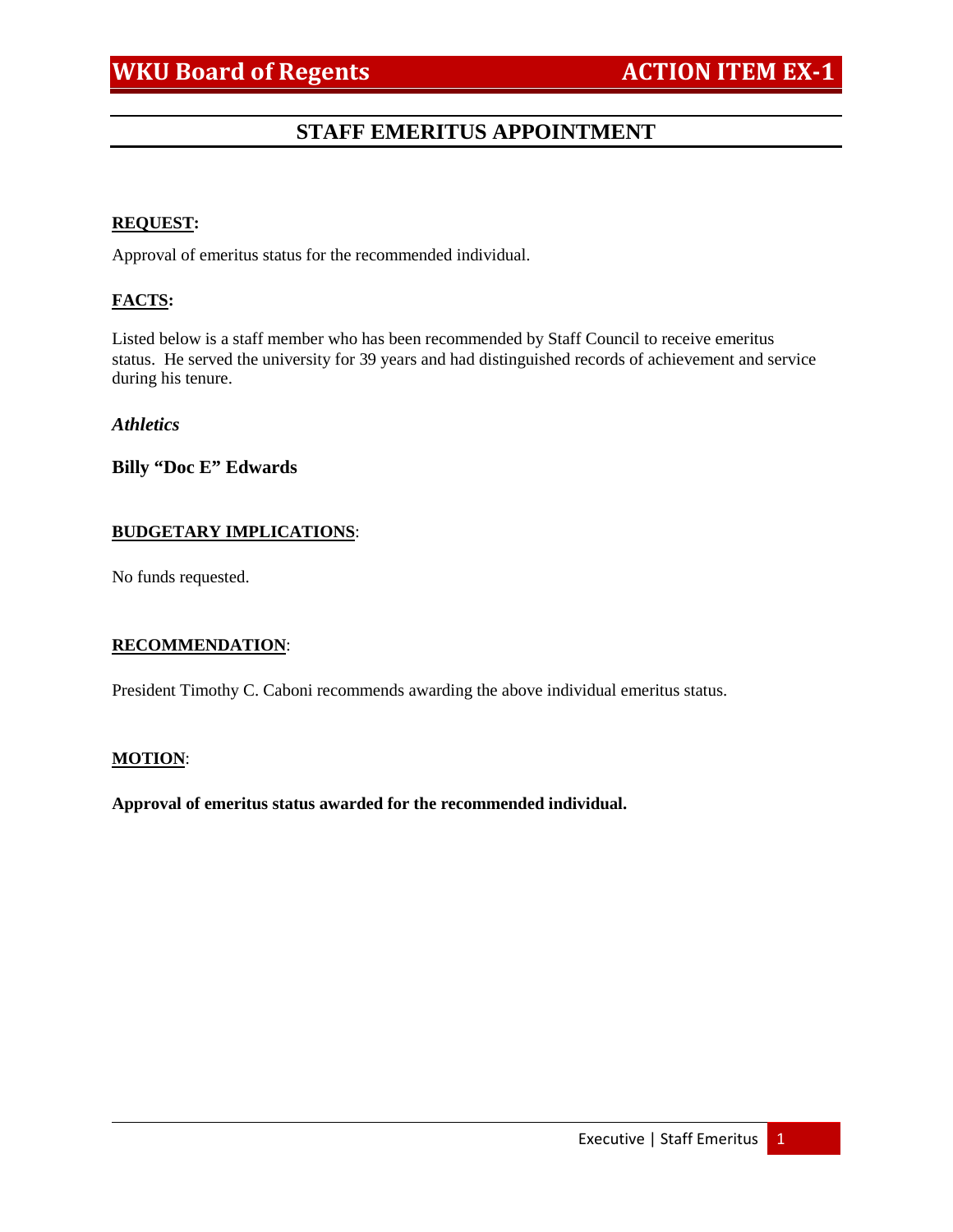# **APPROVAL OF NAMING DESIGNATED ROOMS / AREAS**

## **REQUEST**:

Acceptance for naming the room / area noted herein in honor of the contribution of the individual designated.

## **FACTS**:

Contribution received for designated area listed below:

#### Ogden Hall

Room/Area: Faculty Office - Advising<br>
Location: 1st floor Location:<br>Donor: Donor: Dr. Patrick Leach<br>Room/Area Name: Dr. Patrick Book L **Dr. Patrick Book Leach Advising Office** 

### **RECOMMENDATION:**

President Timothy C. Caboni recommends that the Board of Regents accept the naming of the room / area in honor of the individual designated.

#### **MOTION:**

**To approve naming the room / area as identified herein in honor of the contributions of the individual designated.**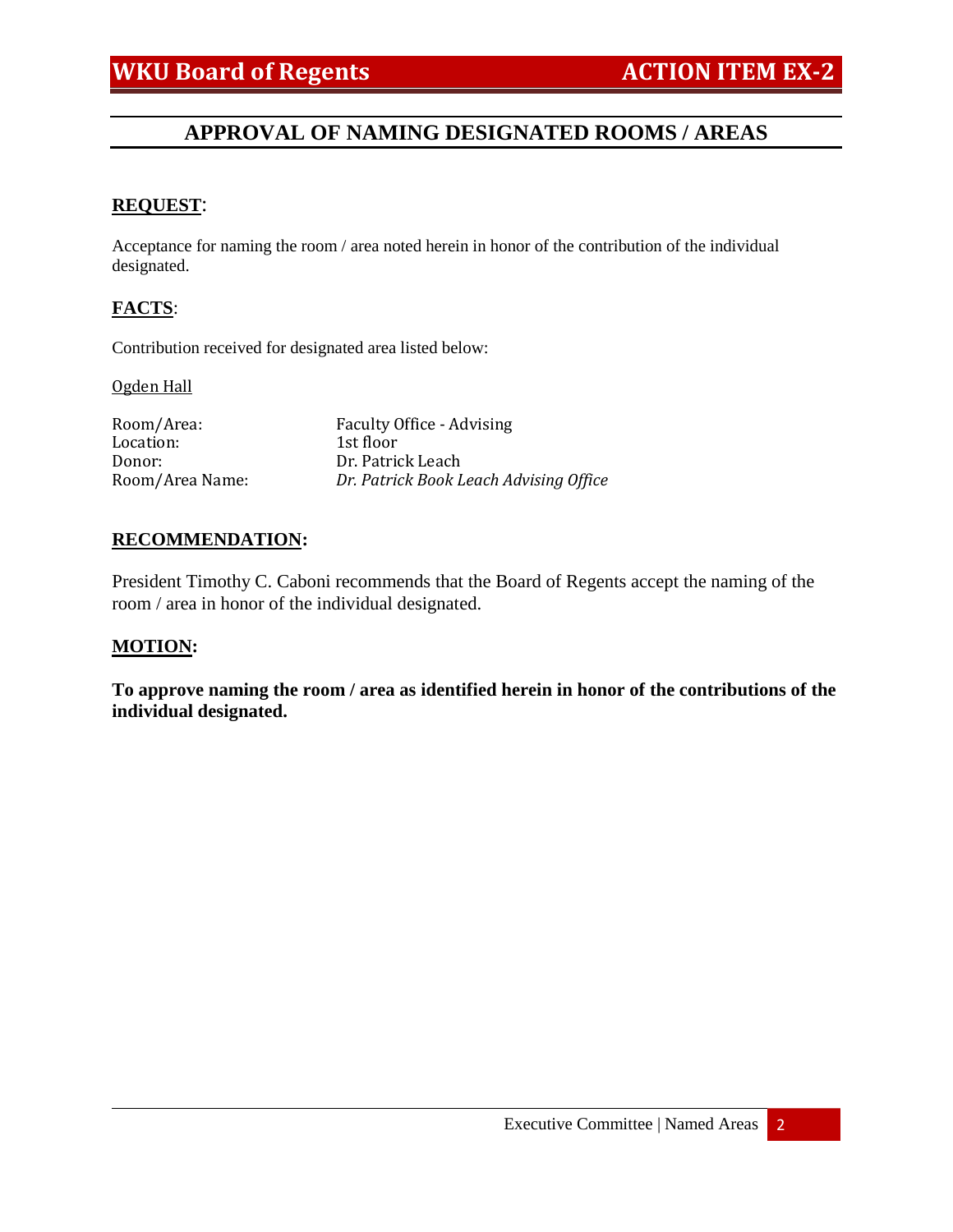# **APPROVAL OF ADDENDUM TO ATHLETIC EMPLOYMENT CONTRACT**

# **REQUEST:**

Approval of an Addendum to the Athletic Employment Contract between Western Kentucky University and Amy Tudor.

# **FACTS:**

The University and Coach Tudor have negotiated an Addendum to the Athletic Employment Contract which outlines revised terms and conditions of her employment as Head Softball Coach. A copy of the Addendum is included with this agenda material.

## **BUDGETARY IMPLICATIONS:**

No funds will be used from the athletics budget or state budget. Any bonuses earned will be paid from private money through the Hilltopper Athletic Foundation.

# **RECOMMENDATION:**

President Timothy C. Caboni requests approval of an Addendum to the Athletic Employment Contract between Western Kentucky University and Amy Tudor.

# **MOTION:**

**Approval of the Addendum to the Athletic Employment Agreement between Western Kentucky University and Amy Tudor.**